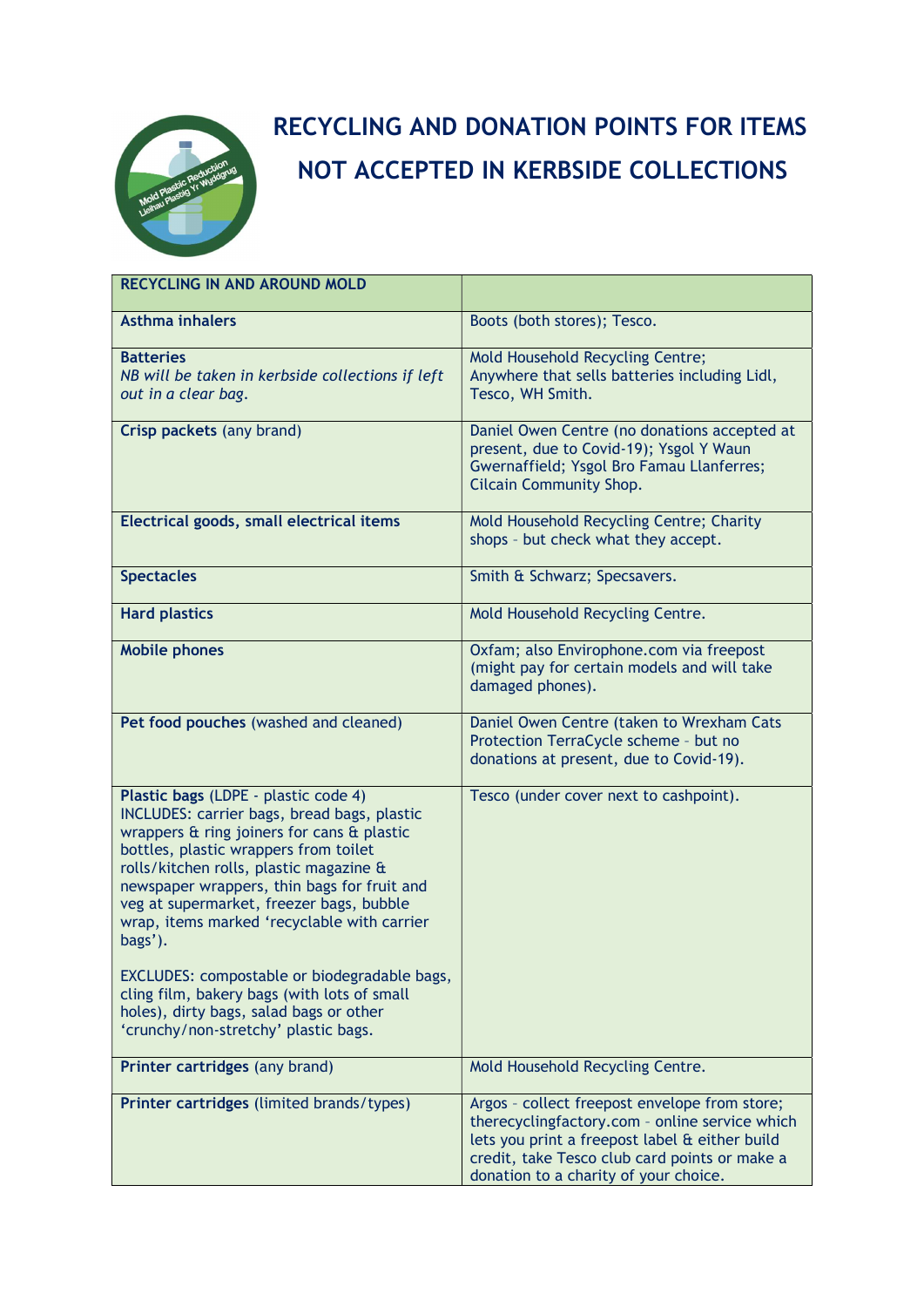| <b>Water filters</b>                                                                                                                                                                                              | Argos (possibly Brita only); Tesco.                                                                                                                                                                                                |
|-------------------------------------------------------------------------------------------------------------------------------------------------------------------------------------------------------------------|------------------------------------------------------------------------------------------------------------------------------------------------------------------------------------------------------------------------------------|
| Writing instruments (any pens, highlighters,<br>markers or correction fluids, but NOT pencils<br>or chalk).                                                                                                       | <b>Ysgol Glanrafon.</b>                                                                                                                                                                                                            |
|                                                                                                                                                                                                                   |                                                                                                                                                                                                                                    |
| <b>RECYCLING BEYOND MOLD</b>                                                                                                                                                                                      |                                                                                                                                                                                                                                    |
|                                                                                                                                                                                                                   |                                                                                                                                                                                                                                    |
| <b>CLOTHING</b>                                                                                                                                                                                                   |                                                                                                                                                                                                                                    |
| Bras (any brand/condition)                                                                                                                                                                                        | Bravissimo - Chester.                                                                                                                                                                                                              |
| <b>Clothes</b> (any brand)                                                                                                                                                                                        | H&M - Chester; Zara - Chester (both offer a £5<br>voucher towards your next purchase).                                                                                                                                             |
|                                                                                                                                                                                                                   |                                                                                                                                                                                                                                    |
| Clothes (M&S)                                                                                                                                                                                                     | Marks & Spencer - Chester, Cheshire Oaks<br>(Receive £5 voucher for purchases over £35 on<br>clothing, home and beauty products in M&S<br>stores when you donate any M&S clothing to an<br>Oxfam shop).                            |
| <b>Clothes (Monsoon)</b>                                                                                                                                                                                          | Monsoon - Broughton (offers £10 off any item<br>of clothing priced at £50+).                                                                                                                                                       |
|                                                                                                                                                                                                                   |                                                                                                                                                                                                                                    |
| <b>ELECTRICAL</b>                                                                                                                                                                                                 |                                                                                                                                                                                                                                    |
| Electrical goods / small electrical items                                                                                                                                                                         | Apple Store - Liverpool, Manchester (Apple<br>products only; free recycling and potential<br>credit for trade-in); Currys - Chester, Wrexham<br>(trade-in available on some laptops, tablets,<br>smart watches and mobile phones). |
|                                                                                                                                                                                                                   |                                                                                                                                                                                                                                    |
| <b>FOOD &amp; DRINK</b>                                                                                                                                                                                           |                                                                                                                                                                                                                                    |
| Baby food pouches (Ellas Kitchen brand baby<br>food pouches & snack wrappers).                                                                                                                                    | Chester Zoo; TerraCycle still taking on new<br>collection points.                                                                                                                                                                  |
| <b>Pringles tubes</b>                                                                                                                                                                                             | TerraCycle still taking on new collection<br>points.                                                                                                                                                                               |
|                                                                                                                                                                                                                   |                                                                                                                                                                                                                                    |
| <b>HEALTH &amp; BEAUTY</b><br>Beauty & skin care (any brand empty skin<br>care/beauty products including rigid plastic<br>tubs, flexible plastic tubes, refill packets - but<br>not glass packaging or aerosols). | L'Occitance - Chester and Cheshire Oaks (10%<br>off any full-sized product on the day of drop<br>off); The Body Shop - Broughton (£5 reward<br>when five Body Shop branded containers<br>returned).                                |
| Beauty & skin care (Lush brand black pots).                                                                                                                                                                       | Lush - Chester (fresh face mask when you<br>return five pots).                                                                                                                                                                     |
| Contact lenses (soft lenses & blister packs)                                                                                                                                                                      | Boots - Broughton, Chester, Ellesmere Port;<br>Alton Murphy - Ruthin.                                                                                                                                                              |
| Make-up (MAC Cosmetics)                                                                                                                                                                                           | MAC - Debenhams Chester (return six MAC<br>primary packaging containers and receive free<br>MAC lipstick).                                                                                                                         |